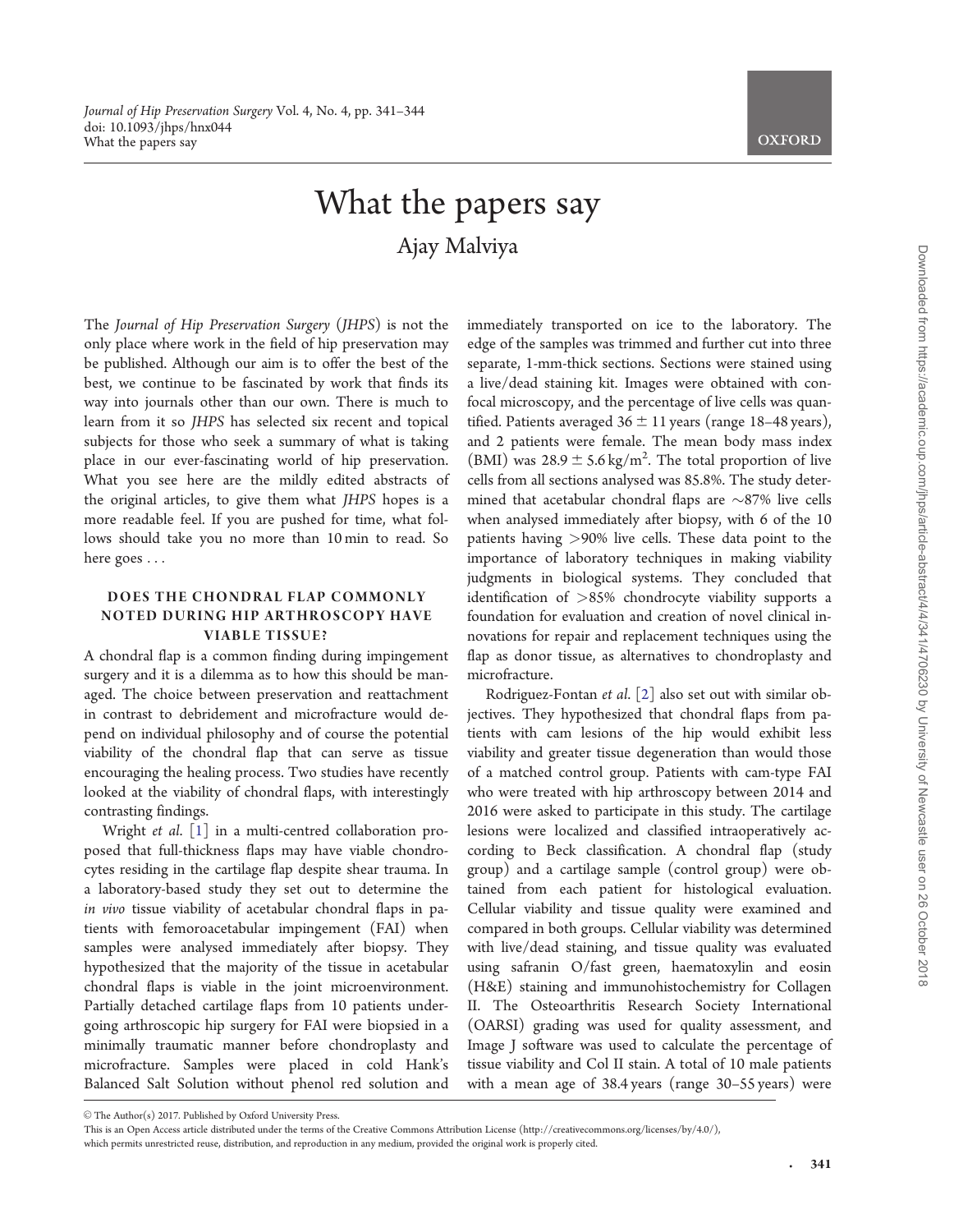<span id="page-1-0"></span>enrolled. All chondral flaps were classified as Beck grade 4. The mean cellular viability of the chondral flaps was reduced (54.6  $\pm$  25.6%), and they were found to be degenerated (OARSI grade  $4 \pm 1.27$ ). Control samples also had reduced viability  $(38.8 \pm 30.3\%)$  and were degenerative (OARSI grade,  $3.5 \pm 1.38$ ). There was no statistically significant intergroup difference for viability ( $P = 0.203$ ) or OARSI grade  $(P = 0.645)$ , nor was there an intragroup correlation between viability and OARSI grade ( $P > 0.05$ ). A significant negative correlation  $(r = -0.9, P = 0.035)$ was found between OARSI grade and Cllagen II percentage scale in five selected samples. The authors concluded that despite appearing normal macroscopically, the chondral flaps from patients with cam-type FAI displayed loss of viability and tissue degeneration. In addition, control samples obtained away from the injury area also displayed cartilage damage and degeneration. Careful consideration should be taken when attempting to reattach the chondral flap.

Both the studies have contrasting findings, but indicate the inherent problems with conclusions based on small sample size and laboratory-based research where technique of isolation, transfer of tissue, time to assess the specimens, and indeed tissue handling are critical. For the time being there remains an equipoise and perhaps we need further studies to clarify the issue.

# DO PATIENTS UNDERGOING HIP ARTHROSCOPY REQUIRE CHEMICAL PROPHYLAXIS FOR VENOUS THROMBOEMBOLISM?

Haldane et al. [[3\]](#page-3-0) from McMaster University, Hamilton, Canada performed a systematic review on hip arthroscopy with a focus to report the venous thromboembolism (VTE) incidence in patients who receive VTE prophylaxis and those who do not; report how VTE prophylaxis is currently being administered; and report operative and patient-related risk factors for VTE identified in the literature.

Data were collected regarding VTE prophylaxis, traction use, surgical time, VTE incidence, patient and operative factors, and postoperative weight bearing and rehabilitation. Study quality was assessed in duplicate with the Methodological Index for Non-Randomized Studies criteria. The outcome analyses included 14 studies that involved 2850 patients (2985 hips). The weighted mean follow-up period was  $19 \pm 8$  months, ranging from 7 days to 103 months. The weighted mean age was  $40.7 \pm 7$  years, ranging from 6 to 82 years, and 39.6% of patients were male patients. The overall weighted proportion of VTE events after hip arthroscopy found in 14 included studies was 2.0%, with 25 VTE events. Several studies reported patient risk factors, which included increased age, increased BMI, prolonged traction time and use of oral contraceptives.

The use and efficacy of VTE prophylaxis are highly under-reported within hip arthroscopy. The low incidence of VTE events found in this review (2.0%) suggests that prophylaxis may not be necessary in low-risk patients undergoing hip arthroscopy; however, the true rate may be under-reported. Current literature suggests that prophylaxis is typically not prescribed. Early mobility and postoperative rehabilitation may also help to further mitigate the risk of VTE events, but use of these strategies needs further prospective evaluation.

## DOES LABRAL REATTACHMENT IN (FAI) SURGERY RESULT IN INCREASED 10-YEAR SURVIVORSHIP COMPARED WITH RESECTION?

Since the importance of an intact labrum for normal hip function has been shown, labral reattachment has become the standard method for open or arthroscopic treatment of hips with FAI. However, no long-term clinical results exist evaluating the effect of labral reattachment.

Anwander et al. [[4\]](#page-3-0) looked at the 10-year results of a previous study comparing open surgical treatment of FAI with labral resection versus reattachment performed at Bern University Hospital, Switzerland. Between June 1999 and July 2002, they performed surgical hip dislocation with femoral neck osteoplasty and acetabular rim trimming in 52 patients (60 hips) with mixed-type FAI. In the first 20 patients (25 hips) until June 2001, a torn labrum or a detached labrum in the area of acetabular rim resection was resected. In the next 32 patients (35 hips), reattachment of the labrum was performed. The same indications were used to perform both procedures during the periods in question. Of the 20 patients (25 hips) in the first group, 19 patients (95%) (24 hips [96%]) were available for clinical and/or radiographical follow-up at a minimum of 10 years (mean 13 years; range 12–14 years). Of the 32 patients (35 hips) in the second group, 29 patients (91%) (32 hips [91%]) were available for clinical and/or radiographical follow-up at a minimum of 10 years (mean 12 years). The anterior impingement test was used to assess pain. Function was assessed using the Merle d'Aubigné-Postel score and ROM. Survivorship calculation was performed using the method of Kaplan–Meier with failure defined as conversion to total hip arthroplasty (THA), progression of osteoarthritis  $(OA)$  (of one grade or more on the Tönnis score), and a Merle d'Aubigné-Postel score  $<$ 15.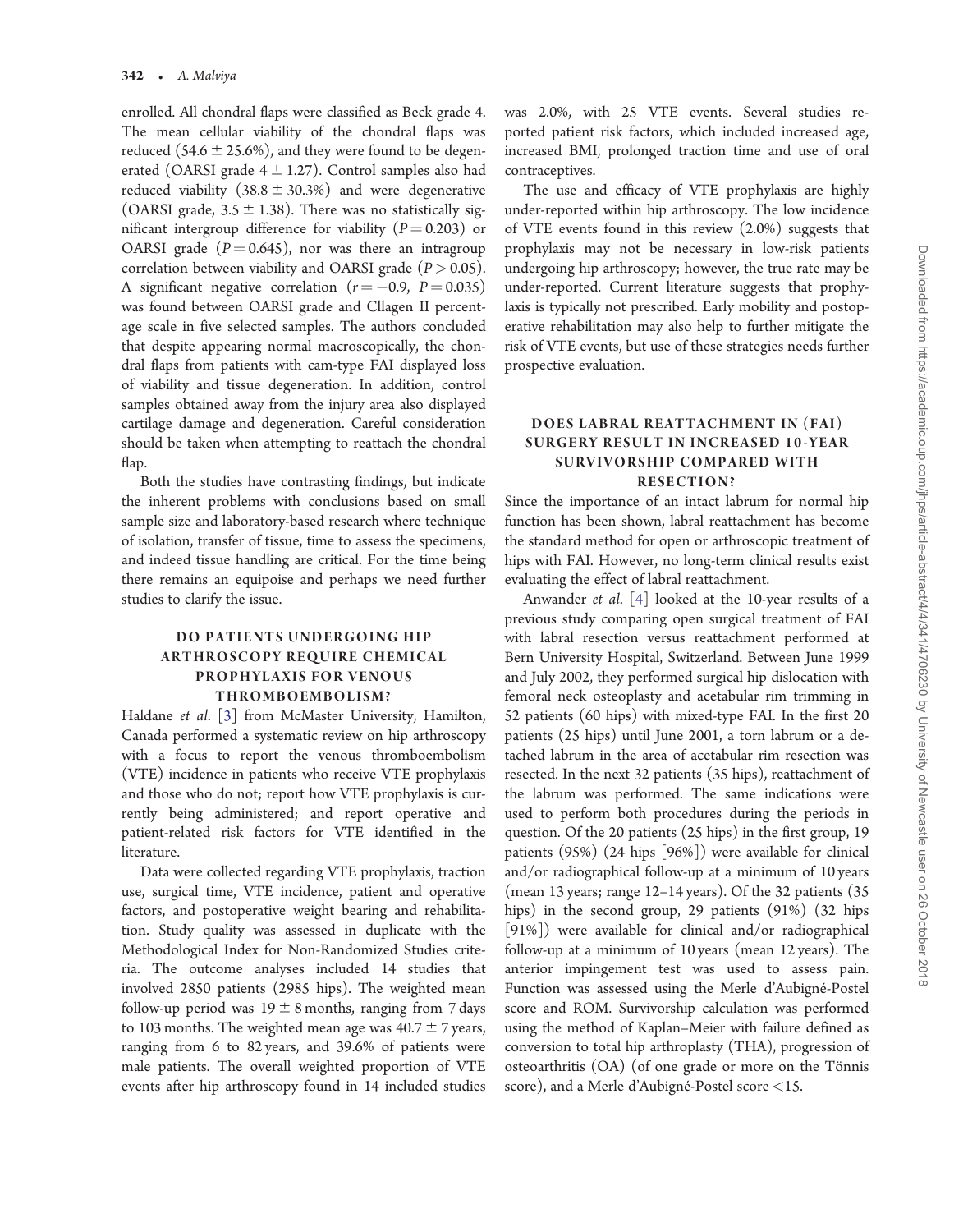<span id="page-2-0"></span>At the 10-year follow-up, hip pain in hips with labral reattachment was slightly improved for the postoperative Merle d'Aubigné-Postel pain subscore ( $P = 0.017$ ). No difference existed for the prevalence of hip pain assessed using the anterior impingement test with the numbers available ( $P = 0.062$ ). Function was slightly better in the reattachment group for the overall Merle d'Aubigné-Postel score ( $P = 0.028$ ) and hip abduction ( $P = 0.001$ ). Hips with labral reattachment showed a better survival rate at 10 years than did hips that underwent labral resection (78% versus 46%  $P = 0.009$ ) with the endpoints defined as conversion to THA, progression of OA, and a Merle d'Aubigné-Postel score <15. With isolated endpoints, survival at 10 years was increased for labral reattachment and the endpoint Merle d'Aubigné score <15 ( $P = 0.009$ ) but did not differ for progression of OA ( $P = 0.957$ ) or conversion to THA  $(P = 0.366)$ .

The evidence reported in this study suggests the importance of preserving the labrum and shows that resection may put the hip at risk for early deterioration. At 10-year follow-up, hips with labral reattachment less frequently had a decreased Merle d'Aubigné score, however, no effect on progression of OA or conversion to THA could be shown.

# DOES PARTICIPATION IN SPORTS AFFECT OSTEOARTHRITIC PROGRESSION AFTER PERIACETABULAR OSTEOTOMY?

Hara et al. [[5](#page-3-0)] from Fukuoka, Japan wished to explore whether postoperative participation in sports leads to progression of the Kellgren–Lawrence (KL) grade of OA after periacetabular osteotomy (PAO) for hip dysplasia.

The authors retrospectively reviewed data on 161 patients (183 hips) who underwent PAO for symptomatic acetabular dysplasia with preoperative KL grade 1 or 2 between 1998 and 2011. The mean age at the time of surgery was 42.0 years (range 12–64 years), and the mean followup duration was 100 months (range 13–180 months). Data included participation in sports, the University of California, Los Angeles (UCLA) activity scale score, age at the time of surgery, BMI, follow-up duration, history of treatment for developmental hip dislocations, Merle d'Aubigné-Postel score, Oxford Hip Score, centre-edge angle and KL grade. Univariate and multivariate analyses were applied to determine which factors were associated with progression to KL grade 3 or 4 after PAO.

The number of patients who participated in sports significantly increased from 50 (31.1%) preoperatively to 89 (55.3%) postoperatively. The mean UCLA score significantly increased from 4.7 preoperatively to 5.5 postoperatively. The KL grade progressed to grade 3 or 4 in 16 hips, including 4 hips that underwent conversion to THA. No significant differences were found in postoperative participation in sports (89 hips [53.3%] versus 11 hips [68.8%], respectively;  $P = 0.24$ ) and the UCLA score ( $P = 0.30$ ) between hips with KL grade 1 or 2 and KL grade 3 or 4. A multivariate analysis revealed that no factors, including postoperative participation in sports, were significantly associated with progression to KL grade 3 or 4.

The authors concluded that postoperative participation in sports after PAO did not significantly and negatively influence progression of the KL grade at midterm follow-up.

#### LONG-TERM SURVIVAL AFTER TRIPLE PELVIC OSTEOTOMY FOR ACETABULAR DYSPLASIA

Birmingham Interlocking Pelvic Osteotomy (BIPO) is a modification of triple osteotomy, developed in Birmingham, UK and is an alternative to the more commonly performed PAO for patients with hip dysplasia. Mei-Dan et al. [\[6\]](#page-3-0) have looked at the long-term clinical and radiographical outcomes of BIPO in this prospective study. The study includes the clinical outcomes of the first 100 consecutive patients (116 hips; 88 in women, 28 in men) undergoing BIPO, reflecting the surgeon's learning curve. Failure was defined as conversion to hip arthroplasty. The mean age at operation was 31 years (7–57). Three patients (three hips) were lost to follow-up.

Survivorship was 76% at 10 years and 57% at a mean of 17 years. Younger patients  $(<$  20 years) had the best survivorship (20 hips at risk; 90% at 17 years; 95% confidence interval 65–97). Post-operative complications occurred after 12 operations (10.4%) over the duration of the study. Increasing patient age and hip arthritis grade were primary determinants of surgical failure.

BIPO provides good-to-excellent survivorship in appropriately selected patients, with a relatively low rate of complications. The authors suggest that their results are comparable with other established methods of PAO, such as the Bernese PAO, even during the surgeon's initial learning curve. It can be an alternative to the more commonly performed PAO for this group of patients.

## HOW COMMON IS DELAYED UNION AFTER PERI-ACETABULAR OSTEOTOMY (PAO)?

Delayed union is a concern after pelvic osteotomies in adults and may have a bearing in recovery of patients. Akiho et al. [\[7](#page-3-0)] from Fukuoka University Faculty of Medicine, Japan looked at the incidence of delayed union one year after PAO using X-ray and CT scans.

This study is a retrospective review of 150 hips in 132 consecutive patients with acetabular dysplasia who underwent PAO between January 2012 and June 2016 and evaluated 107 hips for which pelvic CT scans taken at 1 year after PAO were available. Clinical evaluations included age at surgery, weight, BMI and history. Radiographical